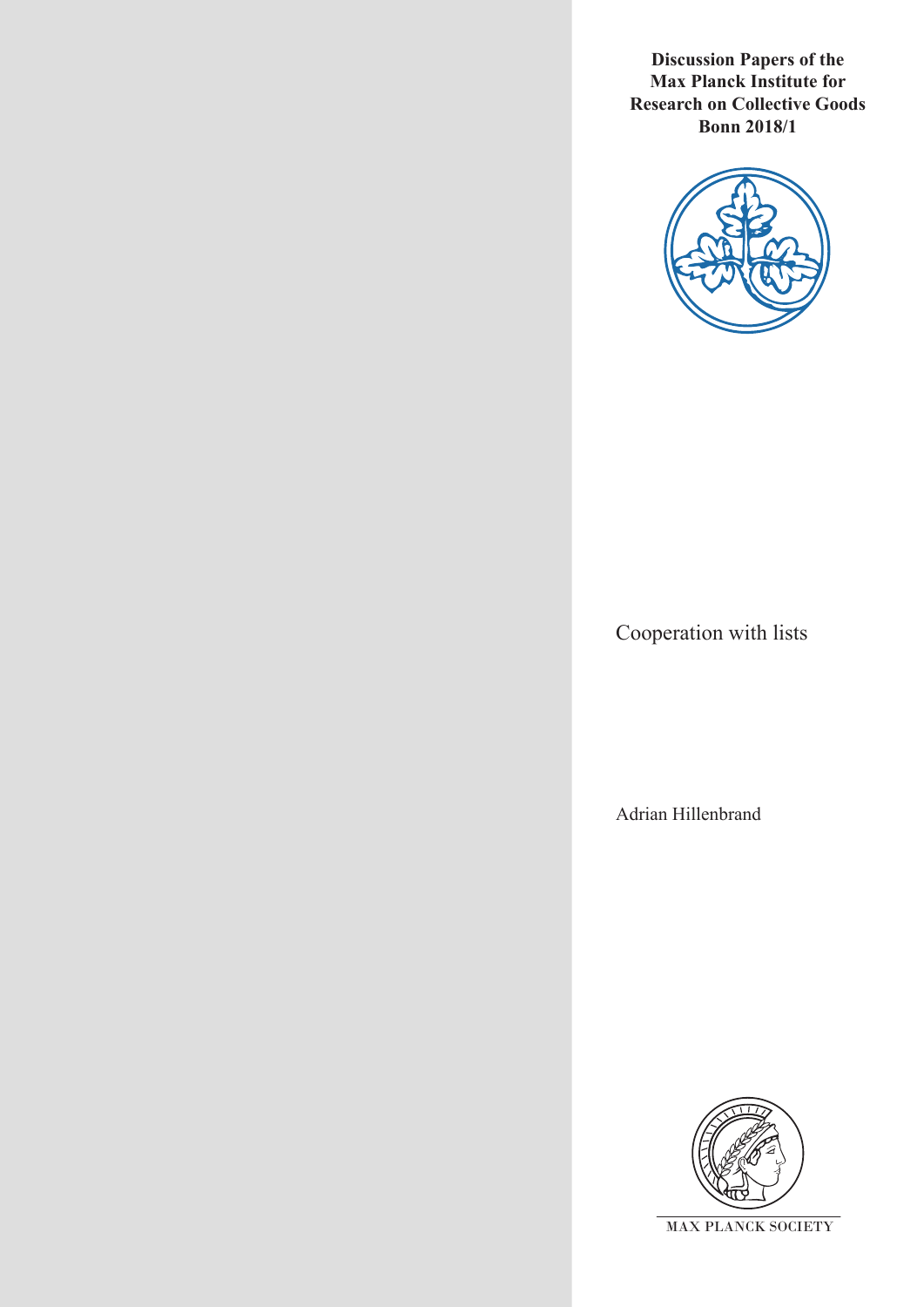

# **Cooperation with lists**

Adrian Hillenbrand

January 2018

Max Planck Institute for Research on Collective Goods, Kurt-Schumacher-Str. 10, D-53113 Bonn http://www.coll.mpg.de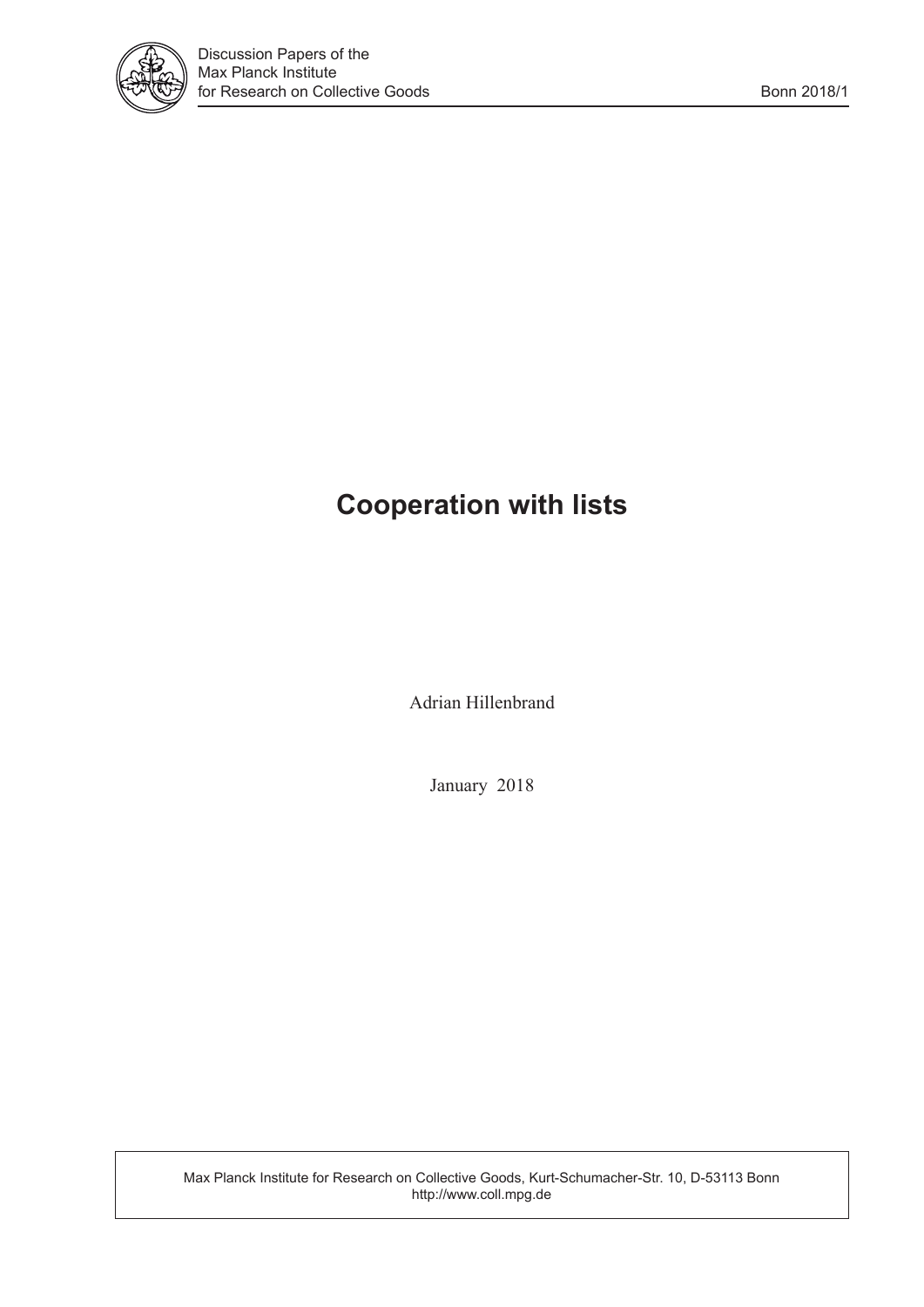## Cooperation with lists<sup>∗</sup>

Adrian Hillenbrand†

January 4, 2018

#### **Abstract**

Group tasks are often organized by a list: group members state their willingness to contribute by entering their names on a publicly visible, empty list. Alternatively, one could organize the group task by starting with a full list: every group member is already entered on the list and non-cooperators have to cross out their names. Indeed, strong behavioral differences are observed when comparing (otherwise identical) environments with empty and full lists in a laboratory experiment with repeated interaction. Cooperation in the empty list is high in early periods, but is decreasing. In the full list, cooperation starts low, but is actually increasing, surpassing cooperation in the empty list treatment in later periods. Two factors, diffusion of responsibility and unraveling of cooperation seem to drive the results.

JEL: C71, C73, C92

keywords: Cooperation; Institutions; Coordination; Framing; Experiment; Volunteer's Dilemma

<sup>∗</sup>Financial support by the Bonn Graduate School of Economics and the Max-Planck Society is gratefully acknowledged.

<sup>†</sup>Max Planck Institute for Research on Collective Goods, Kurt-Schumacher-Str. 10, 53113 Bonn, Germany. E-mail: hillenbrand@coll.mpg.de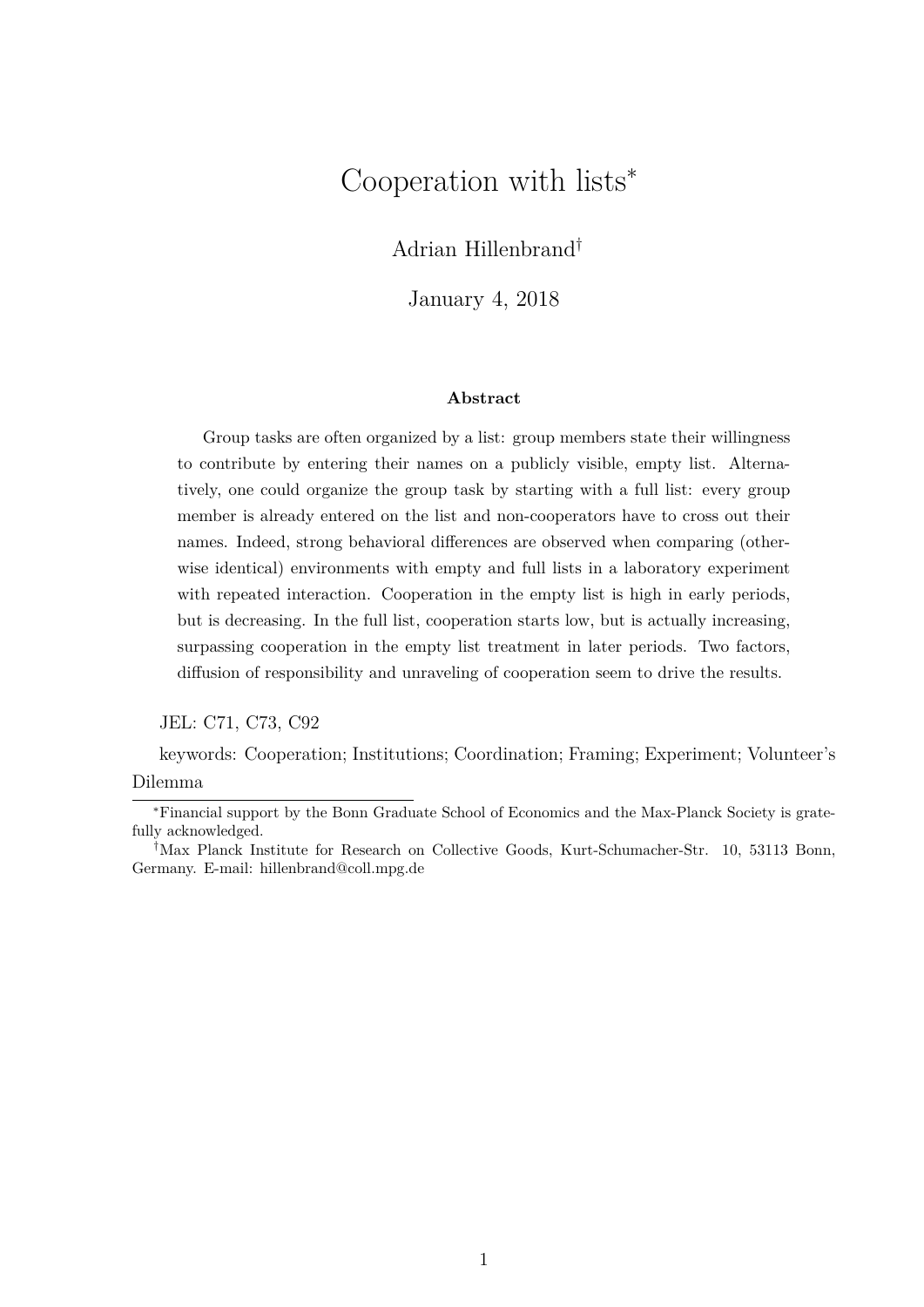#### **1 Introduction**

Many cooperative group tasks – consider, for example the organization of an event – benefit from a high number of contributors. Often, these tasks are organized with the help of lists where people indicate their willingness to cooperate by entering their names on a publicly visible, initially empty, list. One could also think of just raising one's hand in a meeting to indicate the willingness to contribute to the common project. These situations are very common and experience suggests that the general level of cooperation in these settings is often unequal and possibly inefficient in the sense that only few people enter their names on the list and then carry the burden for the whole group.

In this paper, I discuss potential negative outcomes in the form of low and unequal levels of cooperation when lists are used to organize a cooperative group task. I then explore experimentally whether a change in how the list is framed can mitigate these problems. Instead of starting from an *empty list* and asking contributors to enter their names, I discuss the use of a *full list* where every group member is automatically entered on the list and members who are not willing to help have to cross out their name.

The full list sets a cooperative default compared to the empty list where the default is to defect.<sup>[1](#page-3-0)</sup> Then, one key aspect of the full list is that free-riding becomes more salient. In particular, free-riding in the empty list follows from inaction while free-riding in the full list requires an active decision. [Cox et al.](#page-9-0) [\(2017\)](#page-9-0) show that negative outcomes following from an active act (commission) are perceived as more negative compared to when the same outcome follows from inaction (omission) (see also [Cox et al.,](#page-9-1) [2008,](#page-9-1) for an axiomatic approach.). Thus, the empty list provides plenty of opportunities for an individual to make excuses (to himself) or create narratives [\(Bruner,](#page-9-2) [1991;](#page-9-2) [Falk and Tirole,](#page-9-3) [2016\)](#page-9-3) as why she should not contribute to the event. For instance, it is easy just to 'forget' to subscribe to the list. Alternatively, one could just contemplate a bit too long until a deadline passes. This diffusion of responsibility (see, e.g., [Darley et al.,](#page-9-4) [1968;](#page-9-4) [Darley and Latane,](#page-9-5) [1970;](#page-9-5) [Fischer et al.,](#page-9-6) [2011;](#page-9-6) [Falk and Szech,](#page-9-7) [2017\)](#page-9-7) might negatively influence cooperation in a setting with an initially empty list. Additionally, [Tan et al.](#page-9-8) [\(2015\)](#page-9-8) find higher cooperation in a public-goods game where subjects can gradually decrease contributions from a high level compared to a setting where they can gradually increase cooperation from a low level. These observations directly lead to the main hypothesis studied in this paper.

**Hypothesis:** *Cooperation rates are higher when using a full list compared to using an empty list.*

To test this hypothesis, I use a laboratory experiment in which I compare the two list settings in a modified Volunteer's Dilemma with cost-sharing [\(Diekmann,](#page-9-9) [1985;](#page-9-9) [Weesie](#page-9-10) [and Franzen,](#page-9-10) [1998\)](#page-9-10) where full cooperation is efficient. Subjects in the experiment can

<span id="page-3-0"></span><sup>&</sup>lt;sup>1</sup>Defaults have been shown to be effective, e.g., for organ donation [\(Johnson and Goldstein,](#page-9-11) [2003\)](#page-9-11). However, organ donor lists are in general not publicly visible, in contrast to the lists I consider in this experiment. (see also [Sell and Wilson,](#page-9-12) [1991,](#page-9-12) for a discussion of the effects of visibility on cooperation.)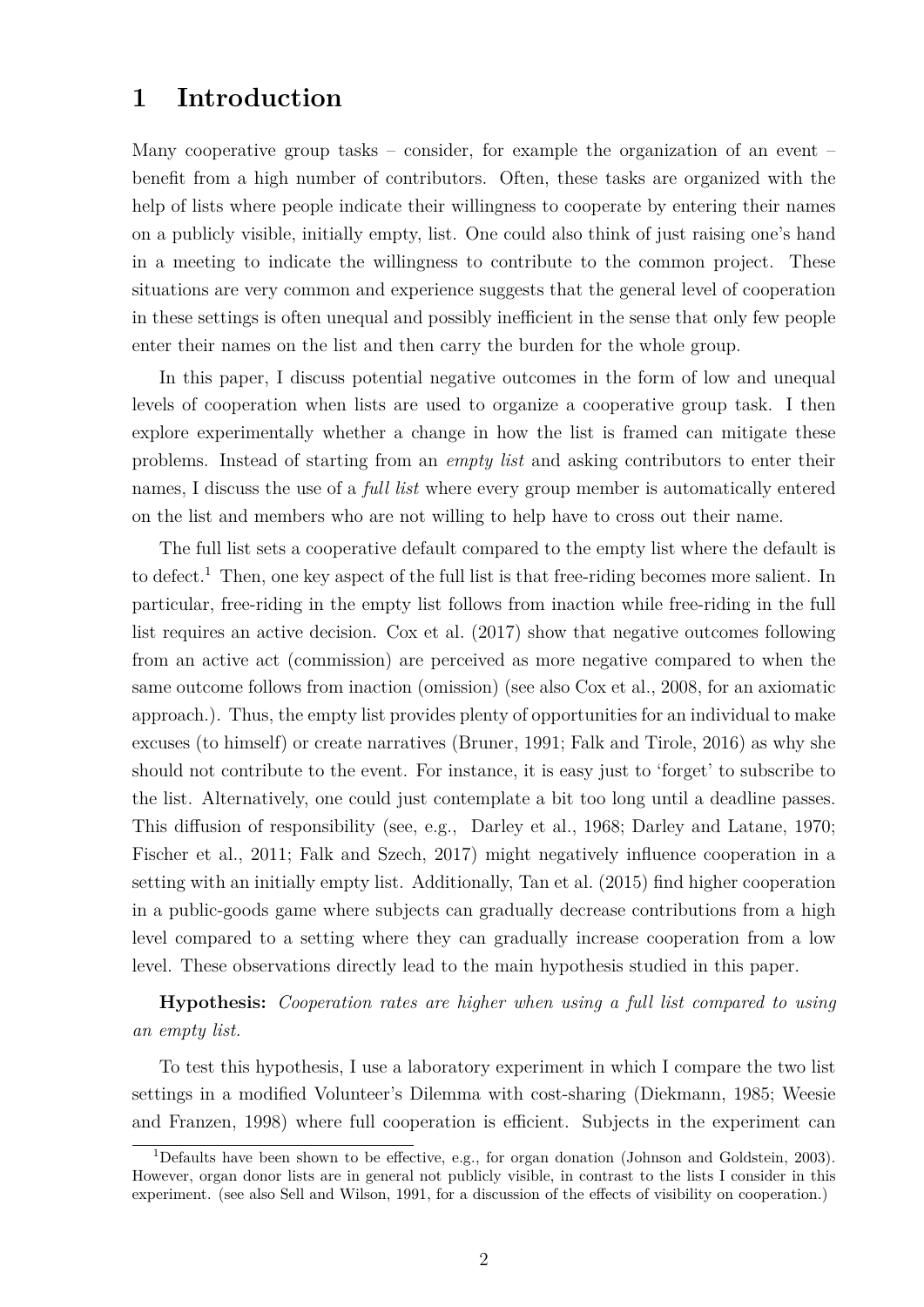observe at any time how many other group members are entered on the list and can decide in a limited time frame whether to enter the list or to cross out their names.

The results are surprising. In a one-shot setting and in early periods of a repeated game, cooperation in the empty list treatment is high while cooperation rates are low in the full-list treatment. However, in the empty list setting, cooperation rates are decreasing, while with a full list, cooperation rates are increasing over time surpassing cooperation rates in the empty list. Further analysis suggests that two effects drive the results. The setting in the empty list treatment gives room for diffusion of responsibility. Observing other cooperators makes subjects less likely to cooperate themselves. On the other hand, crossing ones name out of the list in the full list treatment leads to unraveling of cooperation where the other group members cross out their names as well.

#### **2 Experimental Design**

Subjects play a variant of the Volunteer's Dilemma with cost-sharing [\(Weesie and Franzen,](#page-9-10) [1998\)](#page-9-10) in groups of four. Subjects can either cooperate or defect (instructions for subjects can be found in Appendix [4\)](#page-10-0). If there is at least one cooperator, she creates a benefit of 130 ECU (experimental currency unit, exchange rate 40 ECU=1 $\in$ ) for all group members. Cooperators share total costs evenly and these costs are decreasing in the number of cooperators. The payoffs in ECU are given in Table [1.](#page-4-0)

<span id="page-4-0"></span>

| Number of subjects on the list $\begin{pmatrix} 0 & 1 \end{pmatrix}$ |               |                 |       |
|----------------------------------------------------------------------|---------------|-----------------|-------|
| Total costs                                                          | $-110$ 100 90 |                 | -80   |
| Payoff if on the list                                                | $-20$         | 80 100          | - 110 |
| Payoff if not on the list                                            |               | 0 130 130 130   |       |
| Total payoffs                                                        |               | 410 420 430 440 |       |

Table 1: Payoffs in the experimental currency unit

It is individually rational not to cooperate if at least one other group member cooperates. Total welfare is maximized when all group members cooperate.

Subjects in the experiment play a one-shot version of the game and, after a surprise restart, they play 10 periods in a repeated game setting with stranger rematching.<sup>[2](#page-4-1)</sup> Two treatments were conducted in a between-subjects design. In the empty-list treatment (empty) no subject is entered on the list and subjects have to decide if they want to put their designation on the list.<sup>[3](#page-4-2)</sup> In the full-list treatment (FULL) all subjects are entered on the list and have to decide whether to cross out their designation from the list. The decision is binding and cannot be taken back.

In each period, subjects have 40 seconds to make their decisions. During this time, the list is updated in real time, which allows subjects to observe the decisions of other

<span id="page-4-1"></span><sup>&</sup>lt;sup>2</sup>We used matching groups of 12 subjects.

<span id="page-4-2"></span><sup>3</sup>To preserve anonymity subjects received random designations each period ('Subject A' to 'Subject D').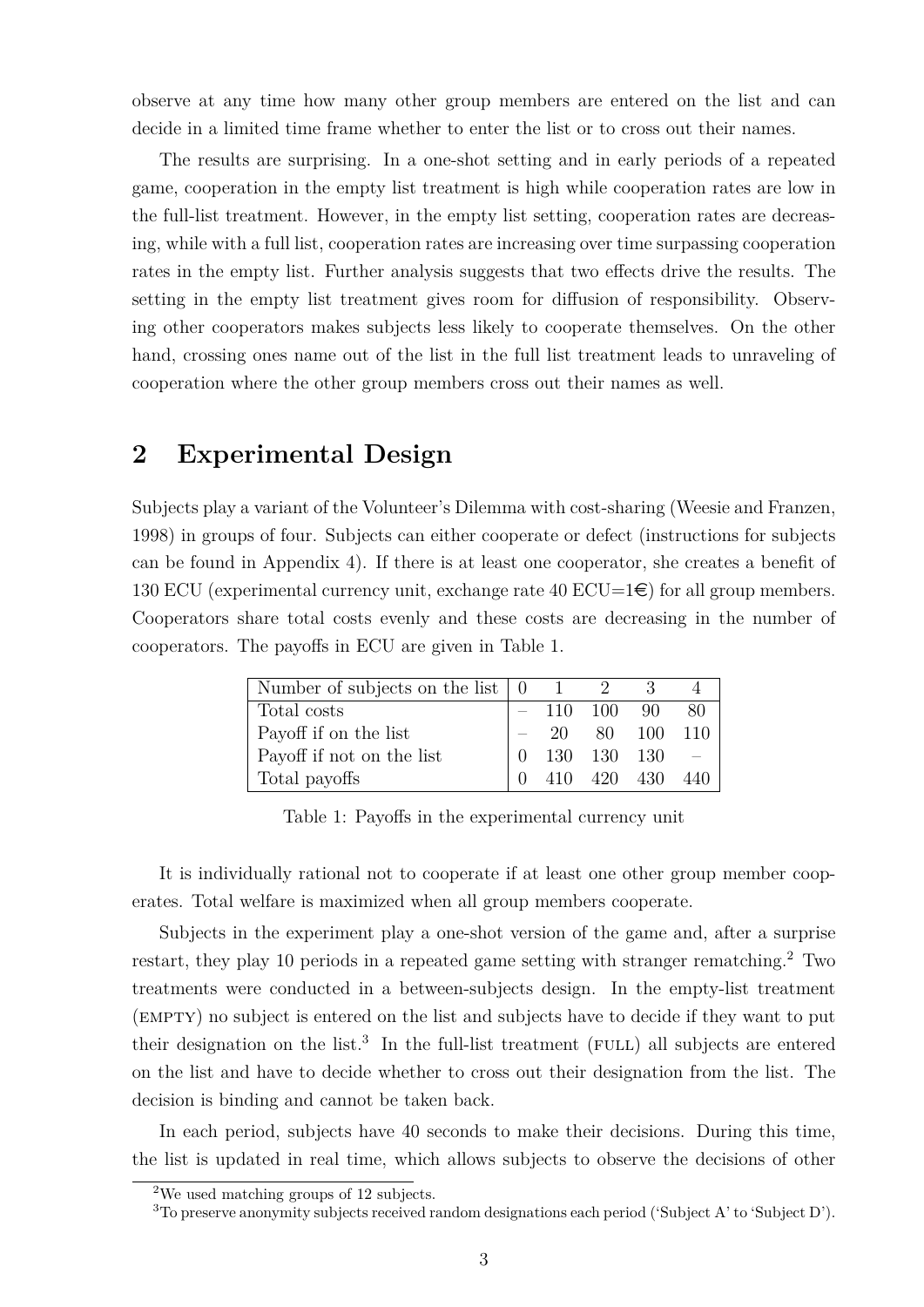group members and vice versa.[4](#page-5-0)

To ensure that subjects understood the instructions, they had to answer control questions and could only continue with the experiment if they solved them correctly. The experiment was conducted using z-Tree [\(Fischbacher,](#page-9-13) [2007\)](#page-9-13) and took place at the University of Bonn (BonnEconLab) in January and December 2013. In total, 192 subjects (60% female, avg. 22.4 years, mostly undergraduate students from economics, law, and natural sciences) were recruited using ORSEE [\(Greiner,](#page-9-14) [2004\)](#page-9-14). Subjects received  $2.50\text{ } \infty$ as a flat payment in addition to their earnings in ECU from the one-shot game with an exchange rate of 40 ECUs =  $1\epsilon$ . In the second part of the experiment, one period was chosen randomly for payment. Subjects earned on average  $6.78\epsilon$ .

#### **3 Results**

<span id="page-5-1"></span>Figure [1](#page-5-1) shows the average number of cooperators, for the one-shot game as well as the 10 periods of the repeated game.



Figure 1: Average number of cooperators

In the one-shot part of the experiment, cooperation is higher in EMPTY than in FULL (EMPTY: 2.67, FULL: 1.79, rank-sum test  $p = 0.0549$ ) leading to the first result.

**Result 1:** In the one-shot part, the cooperation rate is higher in EMPTY compared to full*.*

I will now turn to the repeated game. Overall there is no significant difference between average cooperation rates in EMPTY  $(1.94)$  compared to FULL  $(2.10, \text{rank-sum test } p =$ 0*.*2814) in the repeated game. However, the graph reveals an interesting dynamic. Over the course of the 10 periods, cooperation rates are increasing in full and decreasing in

<span id="page-5-0"></span><sup>&</sup>lt;sup>4</sup>The decision time was extended by another 10 seconds every time a subject made a decision in the last 5 seconds of the decision time.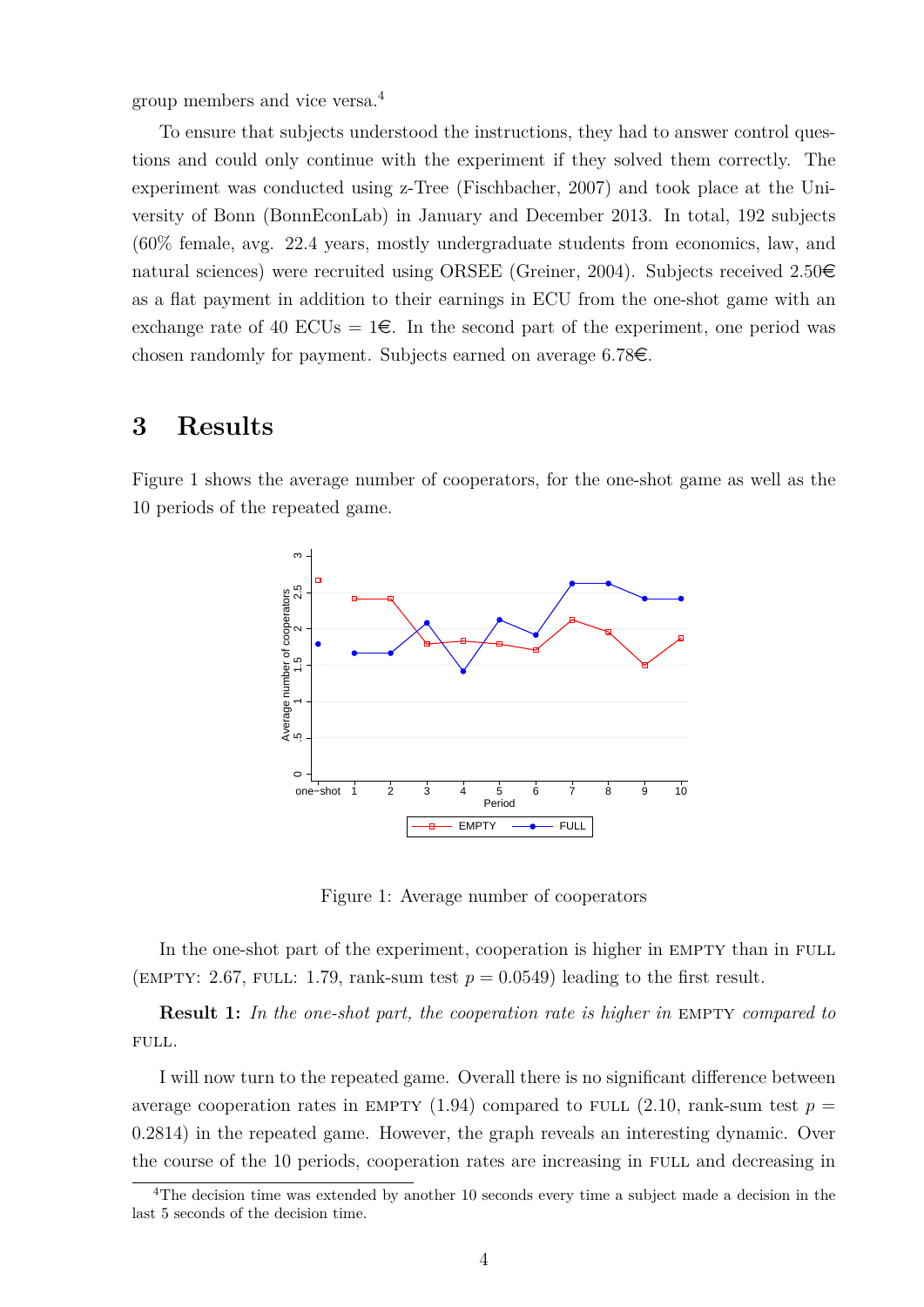|                                 | (1)              | (2)               | (3)                       | (4)                       |
|---------------------------------|------------------|-------------------|---------------------------|---------------------------|
| FULL                            | 0.0103<br>(0.14) | 0.0103<br>(0.14)  | $-0.245**$<br>$(-3.07)$   | $-0.201**$<br>$(-2.66)$   |
| Period                          |                  | 0.00240<br>(0.83) | $-0.0196***$<br>$(-4.75)$ | $-0.0217***$<br>$(-5.37)$ |
| $FULL \times Period$            |                  |                   | $0.0426***$<br>(7.45)     | $0.0409***$<br>(7.27)     |
| $#$ other actors                |                  |                   |                           | $-0.0824***$<br>$(-5.17)$ |
| $\#$ other actors $\times$ FULL |                  |                   |                           | $-0.0485*$<br>$(-2.26)$   |
| Observations                    | 2112             | 2112              | 2112                      | 2112                      |
|                                 |                  |                   |                           |                           |

<span id="page-6-0"></span>Table 2: Mixed effects logit regression estimating the propensity to cooperate.

*z* statistics in parentheses

 $+p < .10, * p < .05, ** p < .01, ** p < .001$ 

*Note* Estimates show average marginal effects. Mixed effects logit regression with errors nested in individuals nested in matching groups. Dependent variable is the propensity to cooperate. FULL is a dummy taking "1" in the full list treatment. " $\#$  other actors" is the number of actions (cooperate in empty or defect in full) that an individual observed either before his own action or, if she was inactive, the number of observed actions at the end of the round.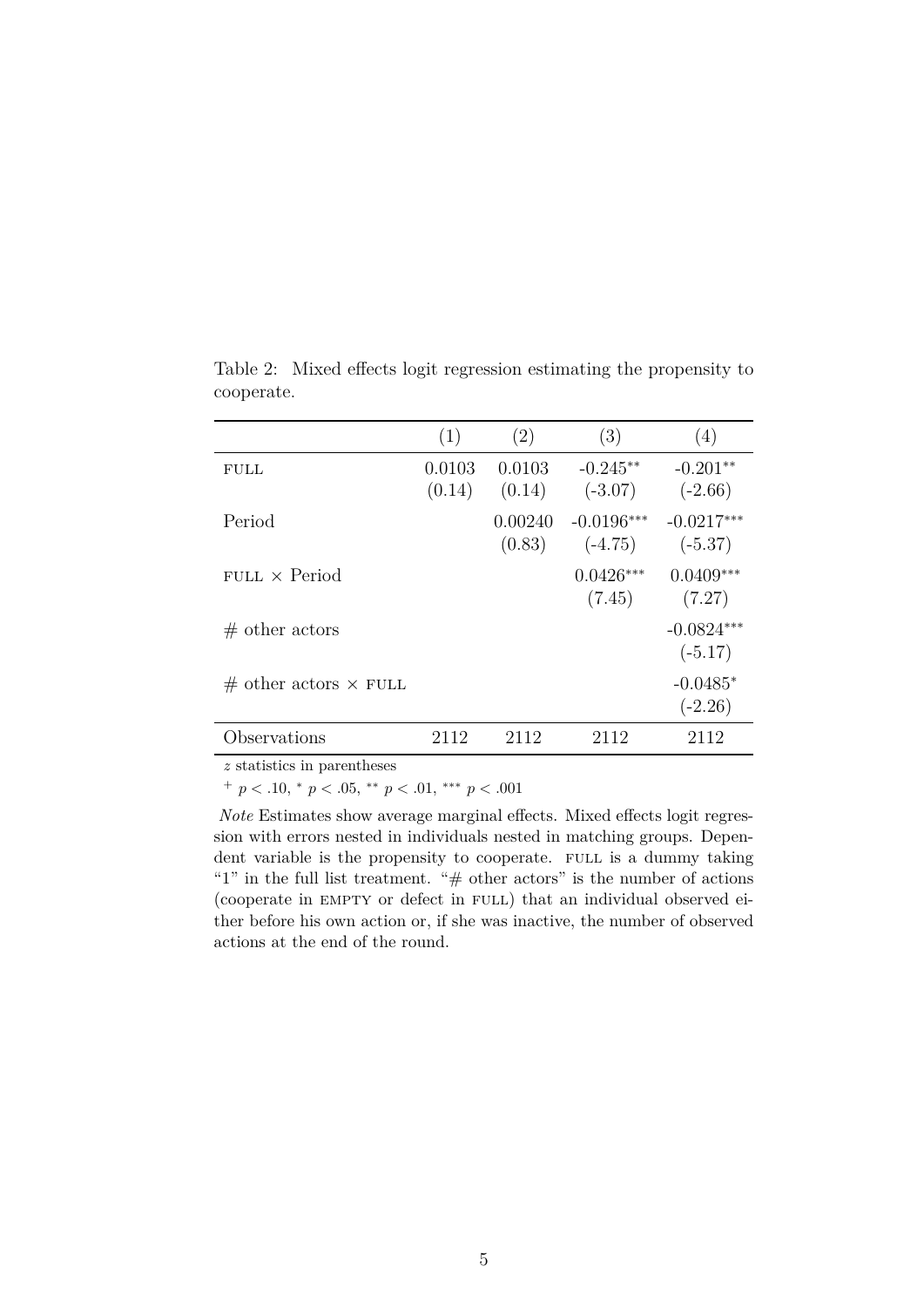empty. Using a mixed effects logit regression on the individual propensity to cooperate shows that this difference in the dynamic is significant (Column (3) in Table [2\)](#page-6-0).

**Result 2:** In early periods of the repeated game, cooperation is lower in FULL compared *to* empty*, but is increasing, surpassing cooperation in* empty *in later periods*.

#### <span id="page-7-0"></span>**Unraveling of Cooperation and Diffusion of Responsibility**



Figure 2: Distribution of the number of cooperators in all periods (repeated game).

In EMPTY, the most frequent group outcome is a single cooperator (32\%) of all group observations), while this is the least frequent outcome in FULL  $(9\%)$ . In contrast, the most frequent outcome in FULL is full cooperation, i.e., four cooperators  $(32\%)$ , while this occurs in only  $14\%$  of groups in EMPTY. As a direct consequence payoffs in the full list are more equal between group members.

**Result 3:** *The distribution of group outcomes differs between treatments, leading to more equal outcomes in the full list treatment.*

Interestingly, there is a large share of groups with no cooperators at all in FULL  $(30\%)$ . Recall that subjects can observe if other subjects enter the list (EMPTY) or drop out of the list (full). This suggests an unraveling effect. In groups where one subjects drops out of the list, it is very likely that the other subjects also drop out of the list. To test this mechanisms we include the number of other actors, i.e., the number of other defectors or cooperators observed by a subject in the regression (column (4) in Table [2\)](#page-6-0). This analysis confirms the unraveling effect. Observing others drop out of the list reduces the probability to stay on the list (row 4 and row 5). This is telling since the last remaining cooperator on the list actively forgoes profits if she drops out.

Additionally, subjects in empty who observe other cooperators are less likely to cooperate themselves (row 4 in column (4) of Table [2\)](#page-6-0), i.e., they refrain from taking over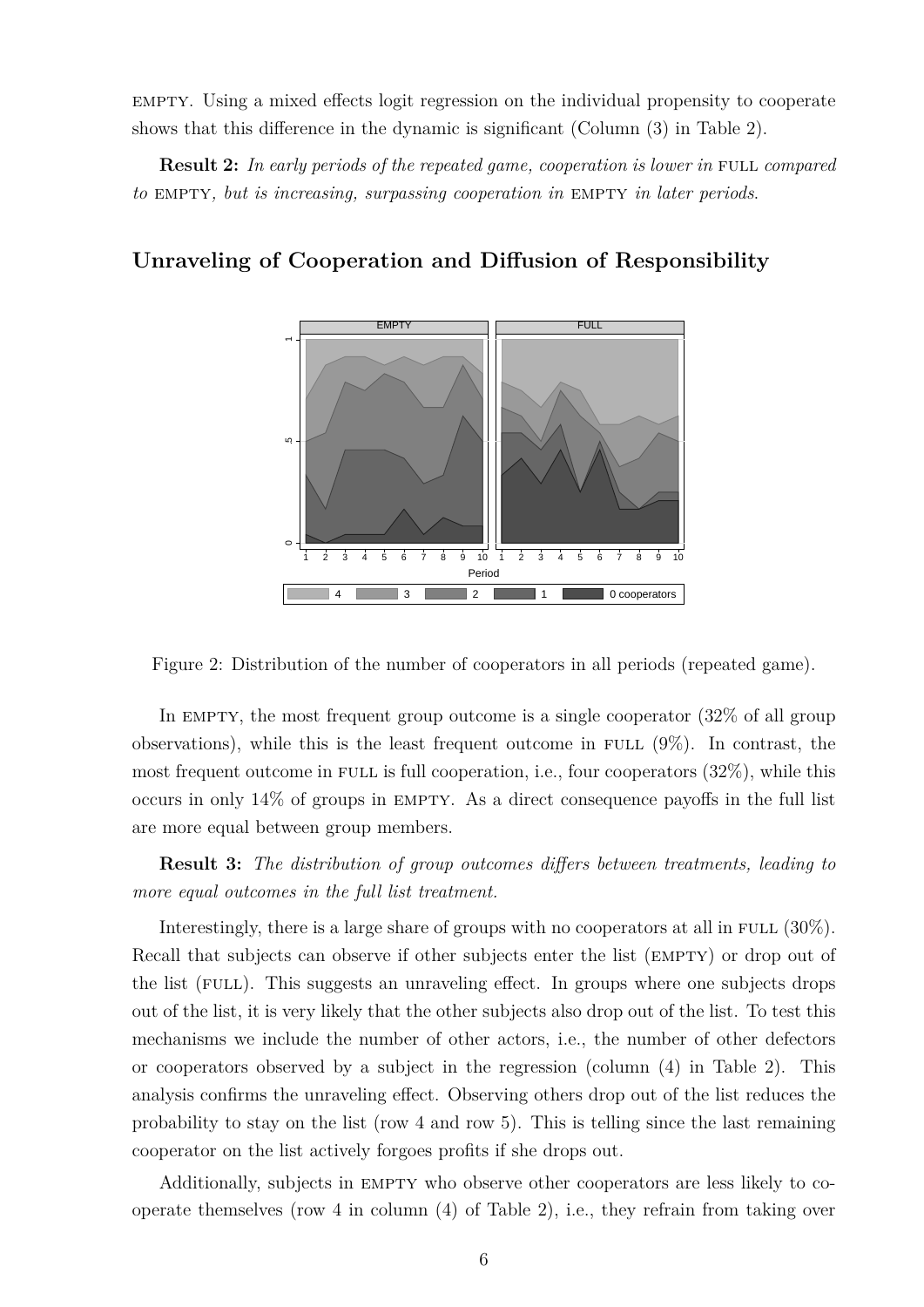parts of the costs.

These two effects can explain the development of cooperation rates over time (Figure [2\)](#page-7-0). In full, cooperation unravels after subjects drop out, leading to 0 profits for all subjects. Over time, subjects become aware of this and remain on the list, leading to more outcomes with full cooperation. In the empty list, subjects regularly encounter free-riders, which might reduce their willingness to cooperate in following periods.

#### **4 Conclusion**

The form of a list influences behavior drastically. If the list is full initially and decision makers have to cross out their names, higher cooperation rates can be obtained. Importantly, this result does not seem to be immediate, but develops over time. In the one-shot game and the early periods of the repeated game, cooperation rates are actually higher in empty compared to full. However, cooperation rates are decreasing in empty and increasing in FULL over time.

The dynamic seems to be driven by diffusion of responsibility in the empty-list treatment with more and more subjects standing aside, letting others cooperate alone leading to lower cooperation rates over time. And by direct unraveling of cooperation in the full-list treatment. Here, defecting triggers other subjects to defect as well. The last remaining cooperator hardly ever stays on the list, but prefers to defect also. Over time, this seems to lead to an increase in outcomes where all group members cooperate. At the same time, cooperation in the empty-list treatment seems to follow a typical path of relatively high cooperation in early periods but decreasing cooperation over time, with mainly a single cooperator in later periods.

The results have a clear implication for the field. They seem to confirm the anecdotal observation that the type of list that is commonly used and which is initially empty leads to low and unequal willingness to cooperate. The full list setting is a simple, nearly costless method to increase cooperation in the long term. However, the results suggest that an organizer of a task who is simply interested in finding at least one cooperator or only expects to have few occasions where she needs a list should choose an empty list. On the other hand, if the organizer is more interested in setting up a more long-term institution, the full list might lead to more equal outcomes and higher participation over time.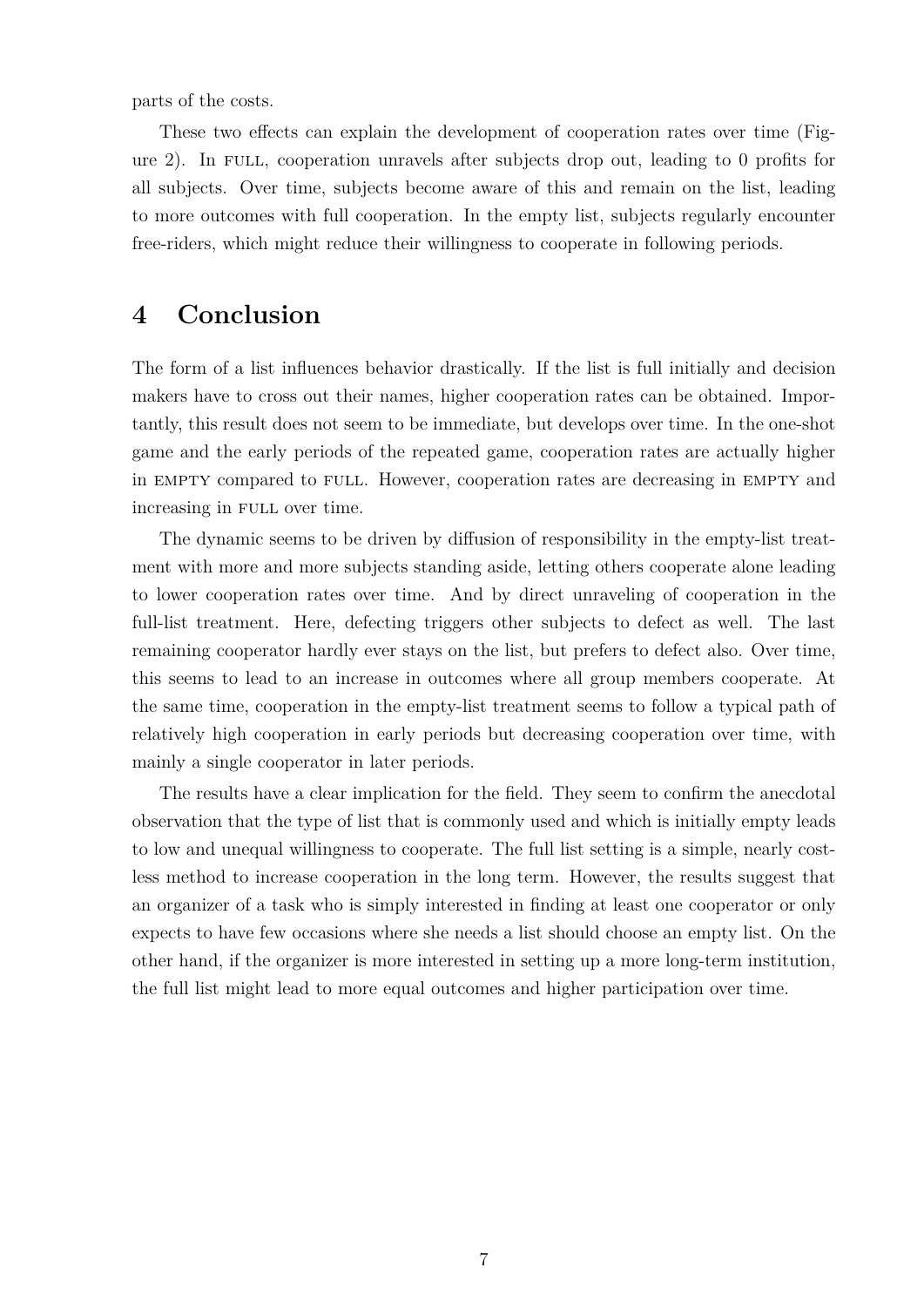### **References**

- <span id="page-9-2"></span>Bruner, J. (1991). The narrative construction of reality. *Critical inquiry*, 18(1):1–21.
- <span id="page-9-1"></span>Cox, J. C., Friedman, D., and Sadiraj, V. (2008). Revealed Altruism. *Econometrica*, 76(1):31–69.
- <span id="page-9-0"></span>Cox, J. C., Servátka, M., and Vadovič, R. (2017). Status quo effects in fairness games: reciprocal responses to acts of commission versus acts of omission. *Experimental Economics*, 20(1):1–18.
- <span id="page-9-5"></span>Darley, J. M. and Latane, B. (1970). The unresponsive bystander: Why doesn't he help. *New York: Appleton-Century-Crofts*, 1570.
- <span id="page-9-4"></span>Darley, J. M., Latane, B., et al. (1968). Bystander intervention in emergencies: Diffusion of responsibility. *Journal of personality and social psychology*, 8(4):377–383.
- <span id="page-9-9"></span>Diekmann, A. (1985). Volunteer's Dilemma. *The Journal of Conflict Resolution*, 29(4):605–610.
- <span id="page-9-7"></span>Falk, A. and Szech, N. (2017). Diffusion of being pivotal and immoral outcomes. *mimeo*.
- <span id="page-9-3"></span>Falk, A. and Tirole, J. (2016). Narratives, imperatives and moral reasoning. Technical report, mimeo.
- <span id="page-9-13"></span>Fischbacher, U. (2007). z-Tree: Zurich toolbox for ready-made economic experiments. *Experimental Economics*, 10(2):171–178.
- <span id="page-9-6"></span>Fischer, P., Krueger, J. I., Greitemeyer, T., Vogrincic, C., Kastenmüller, A., Frey, D., Heene, M., Wicher, M., and Kainbacher, M. (2011). The bystander-effect: a meta-analytic review on bystander intervention in dangerous and non-dangerous emergencies. *Psychological bulletin*, 137(4):517.
- <span id="page-9-14"></span>Greiner, B. (2004). The Online Recruitment System ORSEE - A Guide for the Organization of Experiments in Economics. *Max Planck Institute of Economics, Papers on Strategic Interaction 2003-10*.
- <span id="page-9-11"></span>Johnson, E. J. and Goldstein, D. (2003). Do defaults save lives? *Science*, 302(5649):1338–1339.
- <span id="page-9-12"></span>Sell, J. and Wilson, R. K. (1991). Levels of information and contributions to public goods. *Social Forces*, 70(1):107–124.
- <span id="page-9-8"></span>Tan, J. H., Breitmoser, Y., and Bolle, F. (2015). Voluntary contributions by consent or dissent. *Games and Economic Behavior*, 92:106–121.
- <span id="page-9-10"></span>Weesie, J. and Franzen, A. (1998). Cost Sharing in a Volunteer's Dilemma. *Journal of Conflict Resolution*, 42(5):600–618.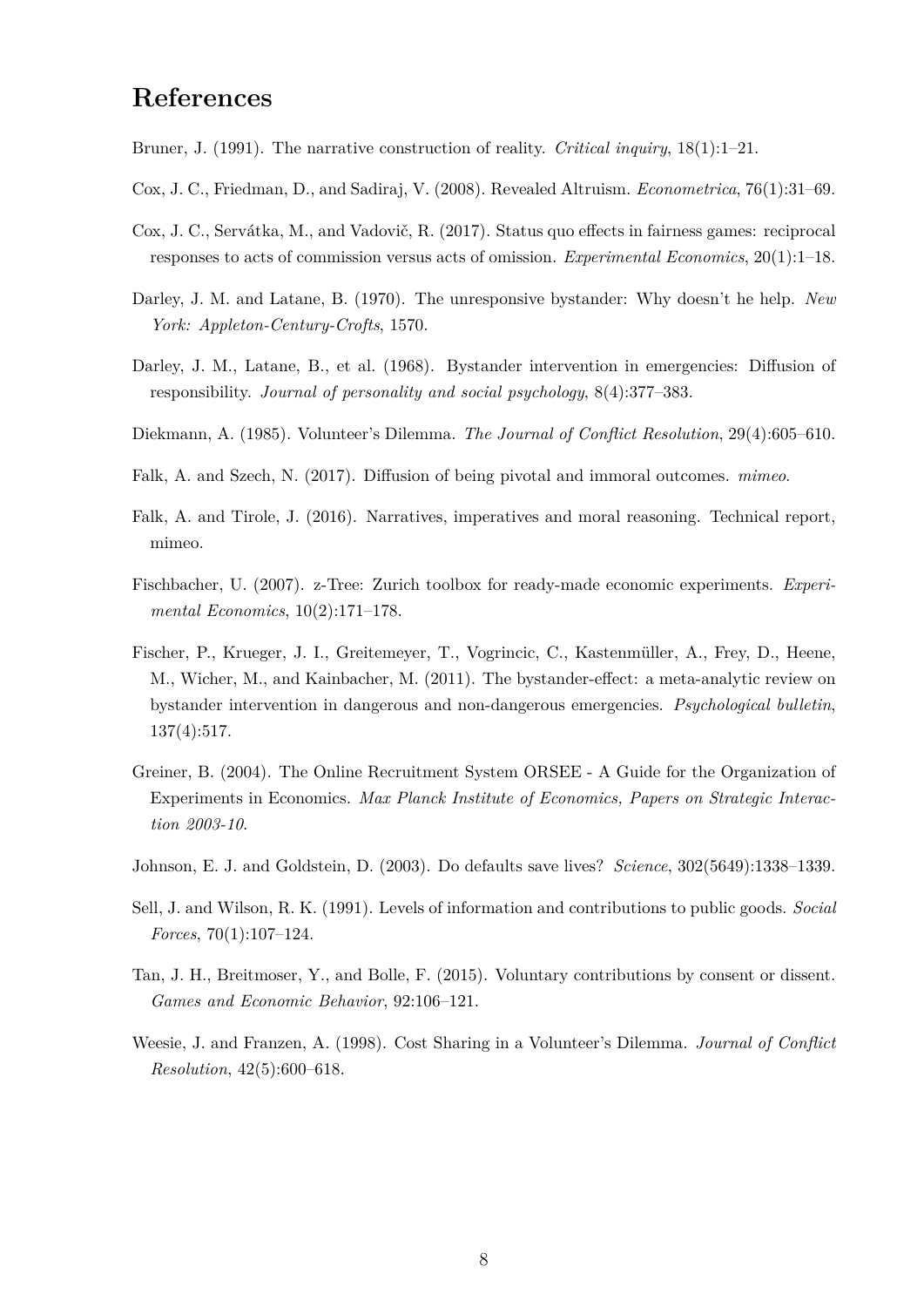### **Appendix**

#### <span id="page-10-0"></span>**Instructions**

The original instructions in German are available from the author upon request. Below is the English translation of the instructions used in treatment empty. Differences in the instructions in treatment FULL are marked by square brackets "[...]".

## **General information for participants**

You are participating in a study on economic decision-making. If you read the following explanations carefully, you can earn a substantial amount of money. It is therefore very important that you read these explanations carefully and understand them.

During the study no communication of any kind is allowed. If you have any questions, please indicate it and raise your hand. We will come to you and answer your question in private. Breaking this rule will lead to exclusion from the study and all payments.

The study consists of exactly two parts. You will now receive information for the first part. You will receive information on the second part before the start of the second part.

The amount of money you will earn depends on your decisions as well as the decisions of other participants. During the study we do not speak of  $\epsilon$  but of Taler, whereas in the first part:  $1 \in \text{= } 40$  Taler.

After the study follows a short questionnaire. For the participation in this questionnaire you will receive  $2.50 \infty$ .

### **Information about the first part of the study**

In the first part, you interact with three other randomly determined participants. You and the participants in your group will be randomly designated as Participant A, B, C or D. All participants in your group have the same possible decisions.

For your group there is a list in which you and the other group members names can be entered. *At the beginning, no subject has entered his name on the list.* You have to decide whether to put your designation on the list. [*At the beginning, all subjects are entered on the list.* You have to decide whether to remove your designation from the list.] The decision is binding and cannot be taken back. You have 40 seconds for your decision. During this time every group member can see the list at any time. As soon as one group member decides to put his designation on the list, his name (Participant A, B, C or D) appears on the list; i.e. during the 40 seconds one can observe whether a participant has put his name on the list. [As soon as one group member decides to remove his designation from the list, his name (Participant A, B, C or D) disappears from the list; i.e. during the 40 seconds one can observe whether a participant has removed his name from the list.]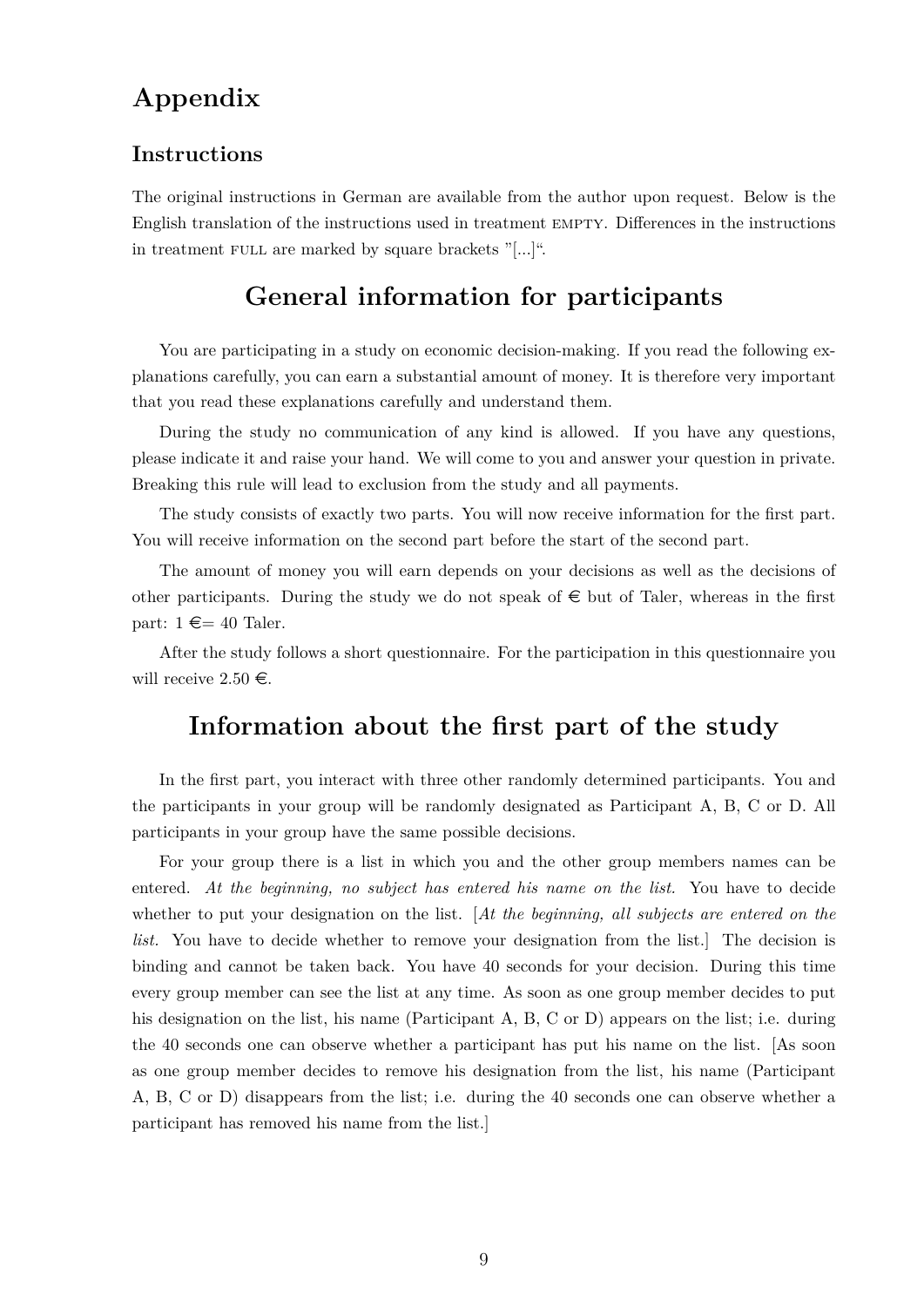|                                    |                             | Zeit verbleibend:                 | $\overline{\phantom{a}}$<br>Sie sind Teilnehmer A |
|------------------------------------|-----------------------------|-----------------------------------|---------------------------------------------------|
| Anzahl Teilnehmer<br>auf der Liste | Sie stehen<br>auf der Liste | Sie stehen<br>nicht auf der Liste | Liste<br>- Teilnehmer B                           |
| $\mathbf 0$                        | ÷                           | $\mathbf 0$                       |                                                   |
| $\mathbf{1}$                       | 20                          | 130                               |                                                   |
| $\overline{c}$                     | 80                          | 130                               |                                                   |
| $\overline{3}$                     | 100                         | 130                               |                                                   |
| $\overline{4}$                     | 110                         | $\overline{a}$                    | In die Liste eintragen                            |

You make your decision by pressing the button "Put on the list" ["Remove from the list"]. If *you do not make any decision within the 40 seconds, you are not [you are] on the list.*

Please note: Should any decision be made in the last 5 seconds before the end of the decisiontime, the decisiontime will be extended by 10 seconds. This also holds when the decisiontime was extended before.

Your payment depends on your decision and on the decision of the other participants of your group. The payment is determined by the number of participants on the list **after the end of the decisiontime**.

If no participant is entered on the list, each group member receives **0 Taler**. If at least one participant is entered on the list, each group member gets **130 Taler**. Participants, which are entered on the list, have to carry costs which are deducted of the 130 Taler. How high these costs are depends on the number of participants entered on the list:

| Number of participants on the list                          |                                |  |
|-------------------------------------------------------------|--------------------------------|--|
| Costs for each participant on the list   110   50   30   20 |                                |  |
| Total costs                                                 | $110 \mid 100 \mid 90 \mid 80$ |  |

Therefore, the payment for the participants is calculated as follows:

- If **no one** is entered on the list, every group member receives **0 Taler**.
- If **one** participant is entered on the list, he receives  $130-110=20$  Taler and the other group members receive **130 Taler**.
- If **two** participants are entered on the list, they receive 130-50=**80 Taler** and the other group members receive **130 Taler**.
- If **three** participants are entered on the list, they receive 130-30=**100 Taler** and the other group member receives **130 Taler**.
- If all **four** participants are entered on the list, they each receive 130-20=**110 Taler**.